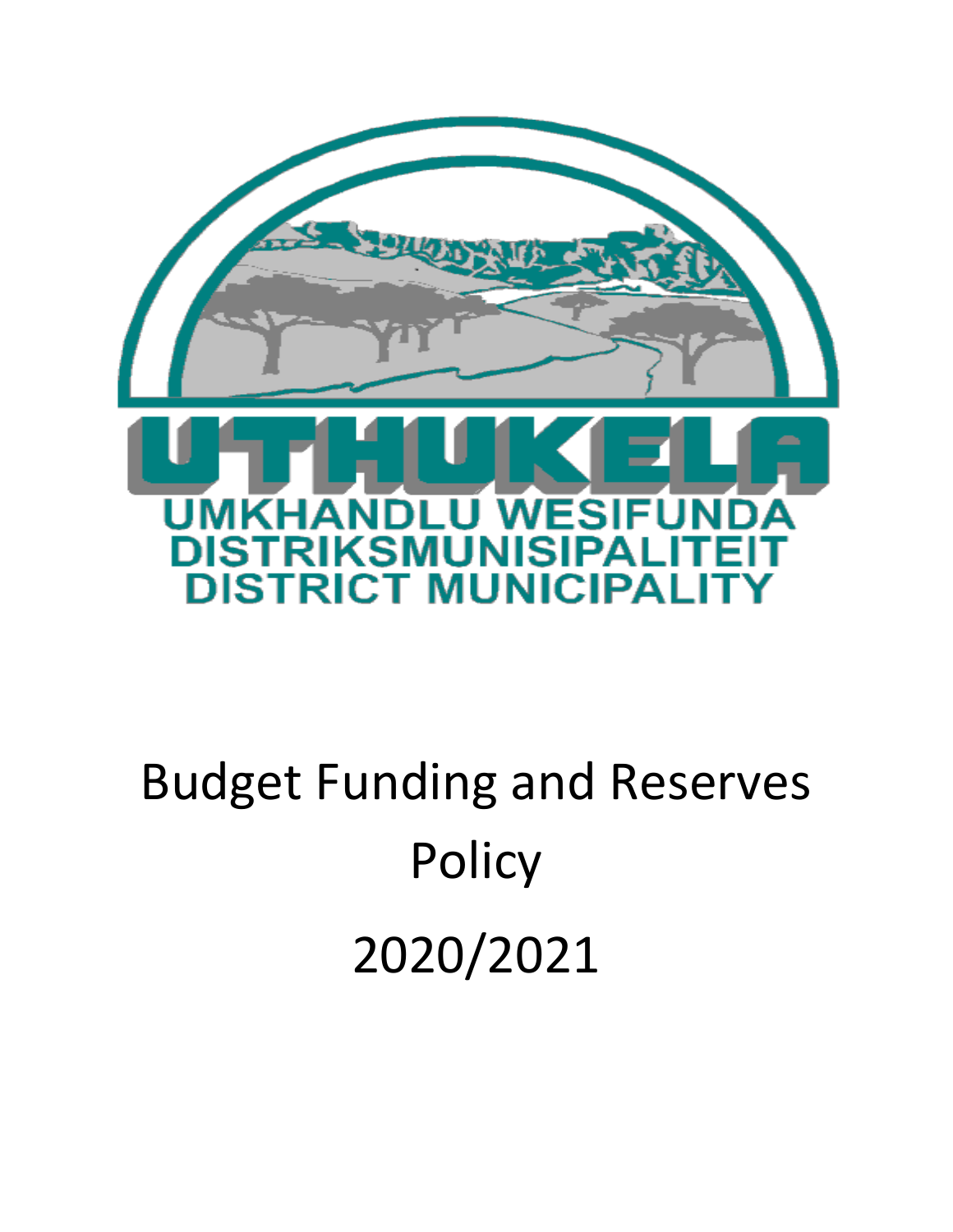## BUDGET FUNDING AND RESERVES POLICY

#### **LEGISLATIVE CONTEXT**

This policy is mandated by section 8 of the Local Government: Municipal Budget and Reporting Regulations which is made in terms of section 168 of the Municipal Finance Management Act, 2003, (Act No. 56 of 2003).

#### **OBJECTIVE**

To ensure that the operating and capital budgets of the municipality are appropriately funded.

To ensure that provisions and reserves are maintained at the required levels.

To avoid future year unfunded liabilities.

To set out the assumptions and methodology for estimating the following:

- a) Projected billings, collections and all direct revenues.
- b) The provision for revenue which will not be collected.
- c) The funds the municipality can expect to receive from investments.
- d) The dividends to municipality can expect to receive from municipal entities.
- e) The proceeds the municipality can expect to receive from the transfer or disposal of assets.
- f) The municipality's borrowing requirements.
- g) The funds to be set aside in reserves.
- h) The cash backing of provisions and statutory requirements

#### **GUIDING PRINCIPLES**

The budget may be financed only from:

 $\triangleright$  Realistic expected revenues based on current and previous collection levels.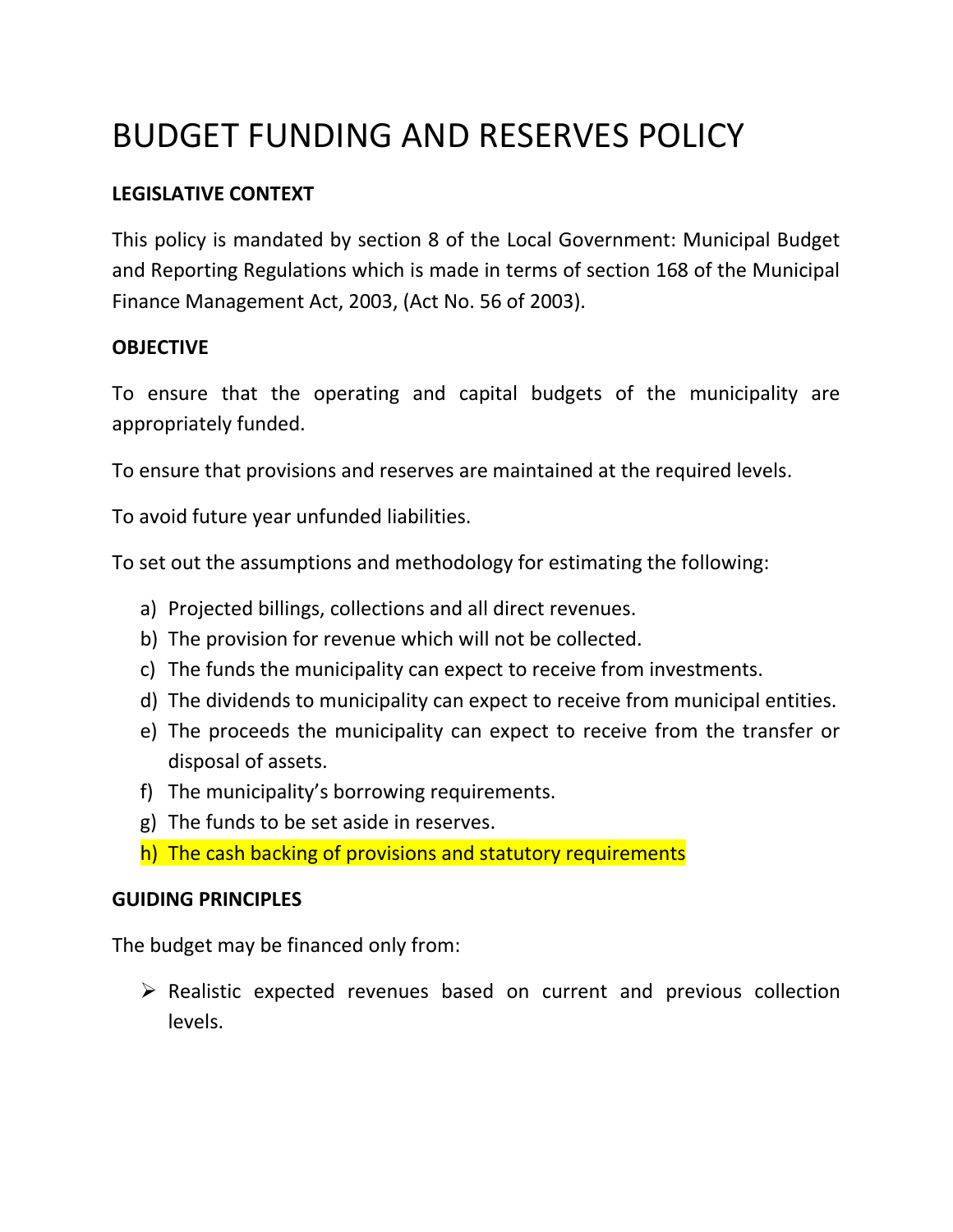$\triangleright$  Cash-backed funds available from previous surpluses where such funds are not required for other purposes, and borrowed funds in respect of the capital budget only.

The municipality's Funding and Reserves Policy is based on the following principles:

- $\triangleright$  Affordability.
- $\triangleright$  Financial sustainability.
- $\triangleright$  Equity.
- $\triangleright$  Efficiency.

#### **UNDERLYING POLICIES AND APPLICATION**

#### **Projected billing, collections and direct revenue**

These projections are prepared in accordance to the following annual approved Council policies:

The credit Control Policy, Debt Collection and Indigent Policy. The objectives of these policies are as follows:

- $\triangleright$  Focus on all outstanding debt as raised on the debtor's account.
- $\triangleright$  Provide for a common credit control and debt collection policy.
- $\triangleright$  Promote a culture of good payment habits amongst debtors and instill a sense of responsibility towards the payment of accounts and reducing municipal debt.
- $\triangleright$  Subject to the principles provided for in this policy, use innovative, cost effective, efficient and appropriate methods to collect as much of the debt in the shortest possible time without any interference in the process.
- $\triangleright$  Effectively and efficiently deal with defaulters in accordance with the terms and conditions of this policy.

Tariff policy which guides the annual setting (or revision) of tariffs, hence the policy does not make specific tariff proposals, nor does it deal in any detail with the implementation of specific tariff proposals. The policy is applicable to all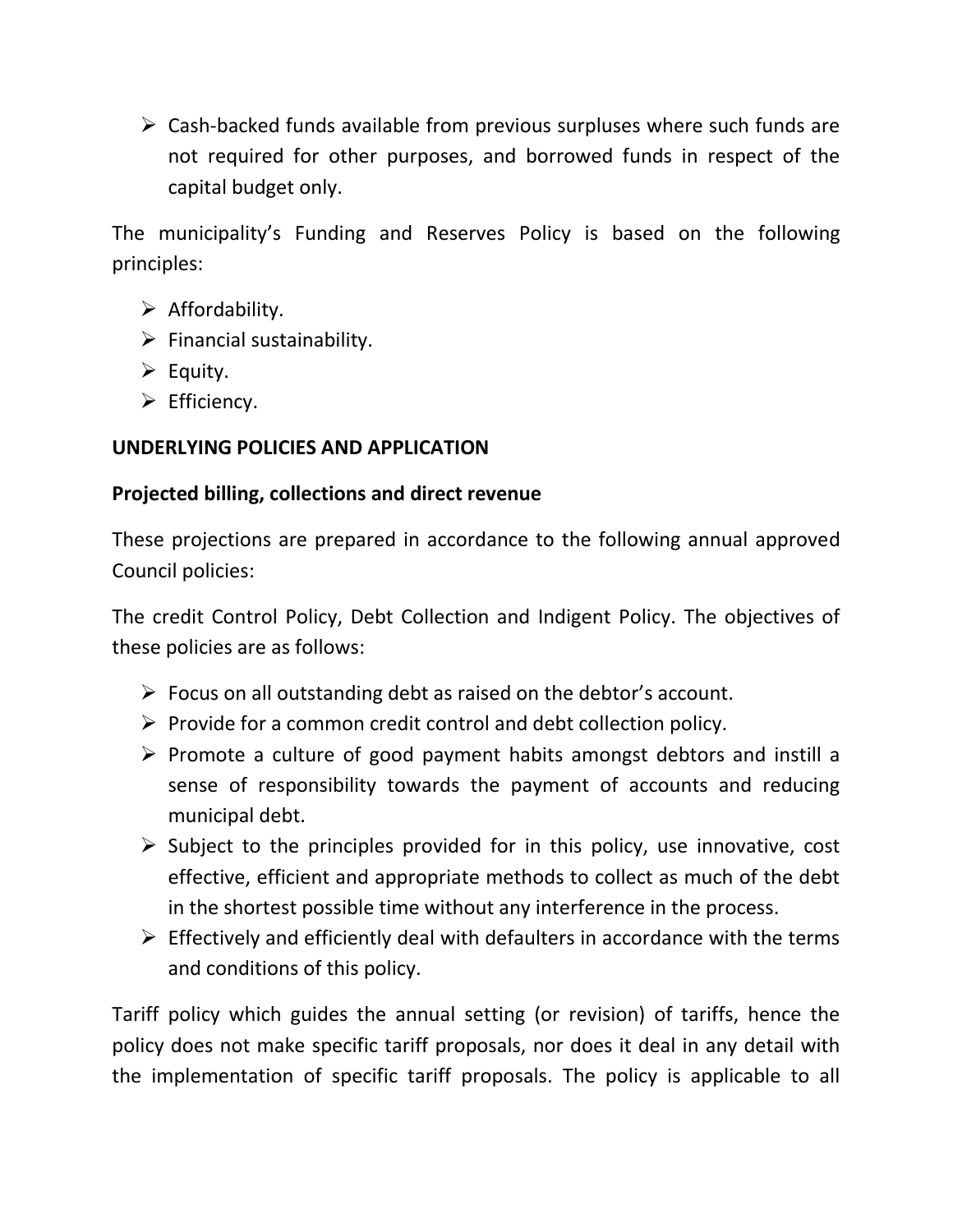tariffs for water and sanitation provided by the Uthukela District Municipality. This policy is also applicable to all sundry tariffs.

#### **The provision for revenue which will not be collected**

The Bad Debt Provision Policy, which is reviewed annually, underpins the manner in which the municipality makes provision for revenue that will not be collected within a financial year.

#### **The funds the municipality can expect to receive from investments**

The municipality has a Cash Management and Investment Policy which purpose is to secure the sound and sustainable management of the municipality's surplus cash and investments.

It is calculated based on the budgeted cash-flow, taking into consideration the timing of anticipated inflow and outflows of cash during the year.

#### **The dividends the municipality can expect to receive from municipal entities**

This is not applicable to the municipality as no dividends are received from any entities.

### **The proceeds the municipality can expect to receive from the transfer or disposal of assets.**

This methodology is governed by the Asset Management Policy and the Supply Chain Management Policy.

#### **The municipality's borrowing requirements.**

The municipality's borrowing requirements are determined in accordance with the municipality's affordability thereof.

#### **Capital replacement reserve (CRR)**